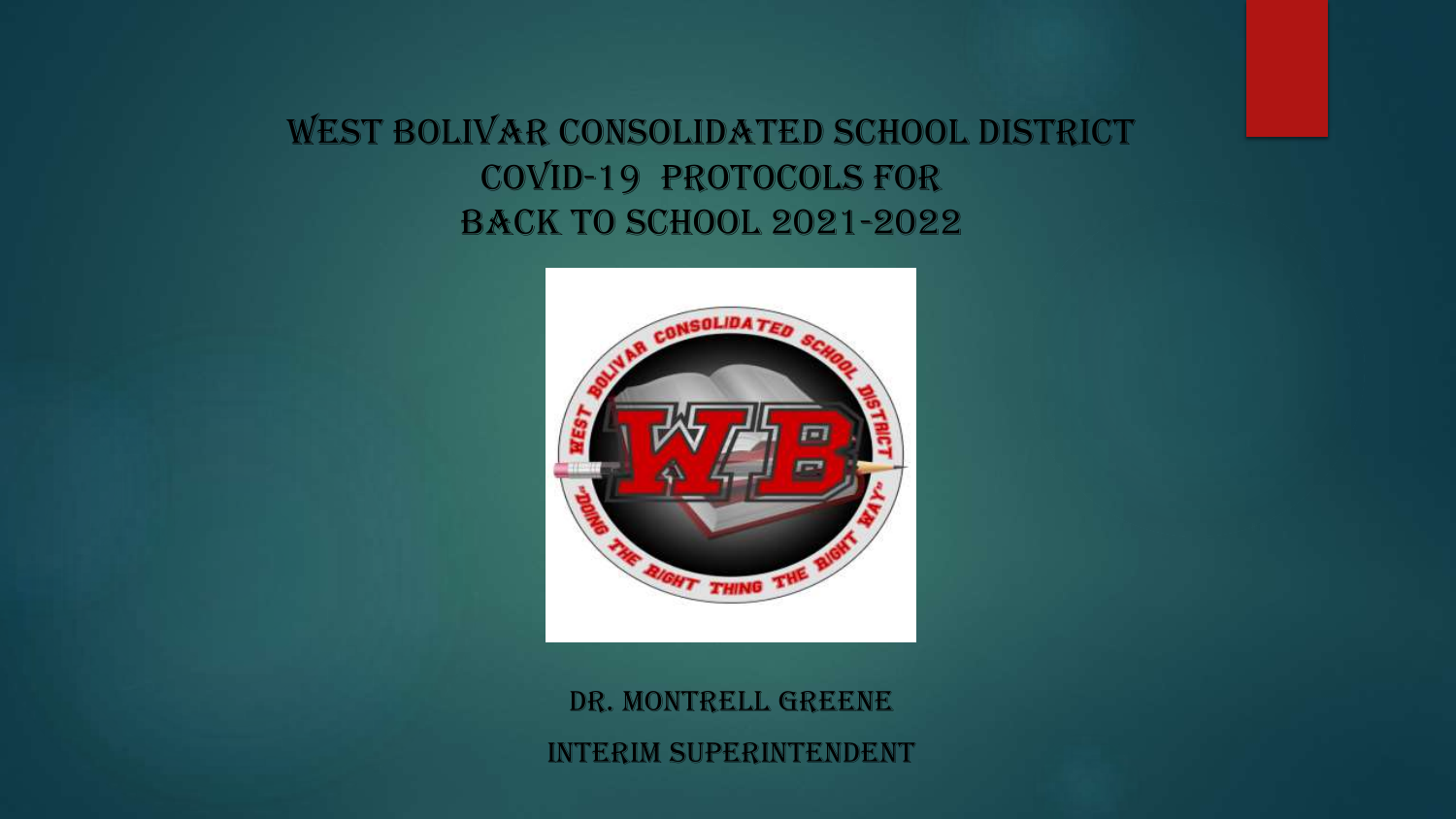### WBCSD COVID-19 PROCESSES AND PROTOCOLS

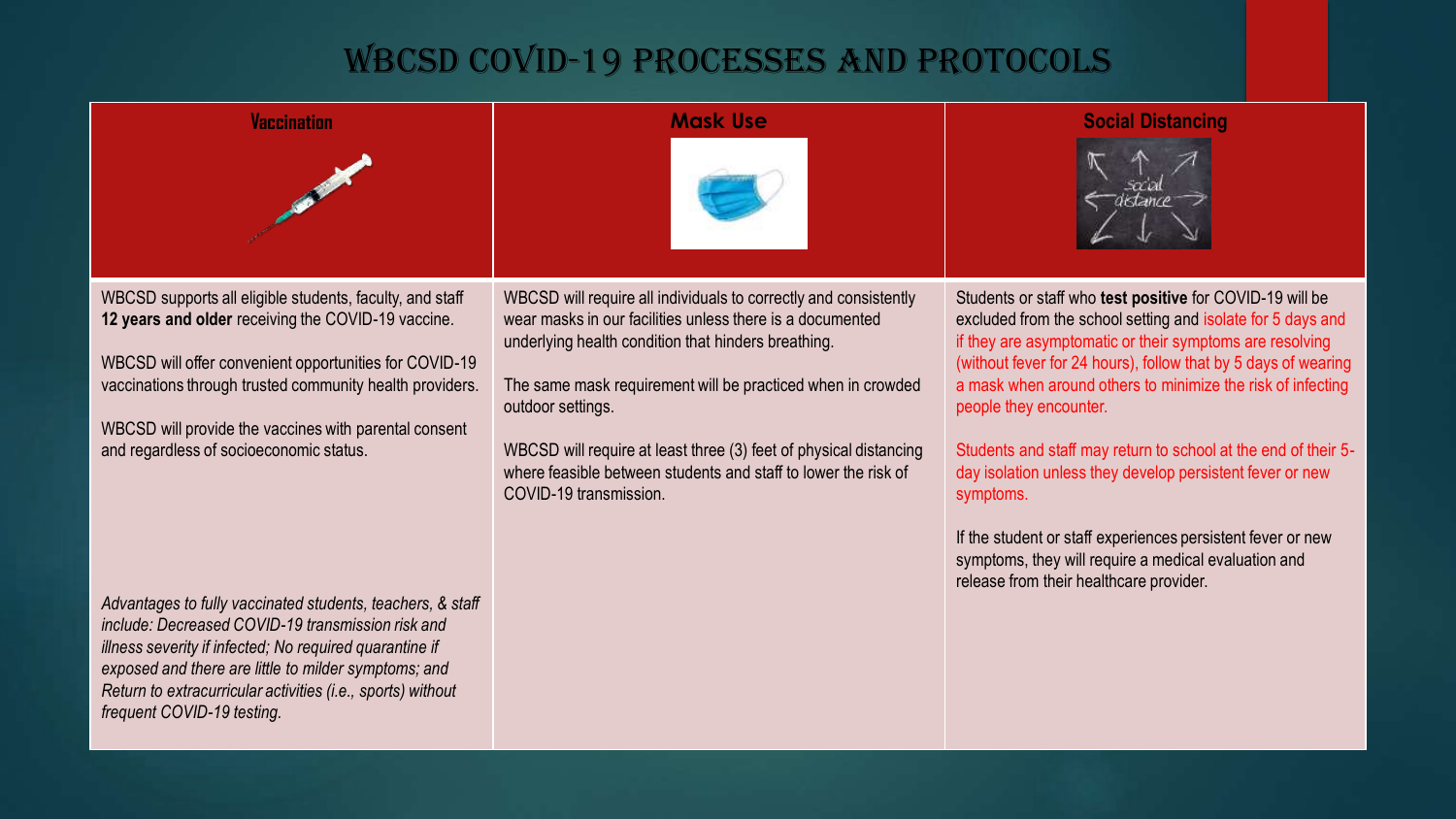### WBCSD COVID-19 PROCESSES AND PROTOCOLS



#### All students, teachers, and staff who have symptoms of any infectious illness, regardless of vaccination status, should stay home from school AND be evaluated by their healthcare provider.

WBCSD schools will continue practicing and promoting good hand hygiene with frequent handwashing and the use of 70% alcohol-based hand sanitizers.

Because of the current rise in the COVID-19 infections, WBCSD will use barriers in front offices, limit visitors, and provide temperature checks to lower the risk of transmission. WBCSD will continue vigilant contact tracing to identify all individuals who are in close contact with COVID-19 within the school setting or extracurricular activities through the use of class schedules and attendance reports.

. For people who are unvaccinated or are more than six months out from their second mRNA dose (or more than 2 months after the J&J vaccine) and not yet boosted, CDC now recommends quarantine for 5 days followed by strict mask use for an additional 5 days. Alternatively, if a 5-day quarantine is not feasible, it is imperative that an exposed person wear a well-fitting mask at all times when around others for 10 days after exposure.

Individuals who have received their booster shot do not need to quarantine following an exposure, but should wear a mask for 10 days after the exposure.

For all those exposed, best practice would also include a test for SARS-CoV-2 at day 5 after exposure.

If symptoms occur, individuals should immediately quarantine until a negative test confirms symptoms are not attributable to COVID-19.

#### **Positive Cases and Isolation Contact Tracing and Quarantining Covid 19 Testing/Screening**



WBCSD will partner with trusted community health providers and offer voluntary screening testing of **asymptomatic**, **unvaccinated** students and staff as follows:

Parental consent is required for student testing and screenings.

Daily screenings of students participating in school-sponsored extracurricular activities of any type, including sports.

Daily screenings of asymptomatic teachers and employees.

Vaccinated students or staff who are in close contact with an infected person will not require quarantine unless they develop new symptoms.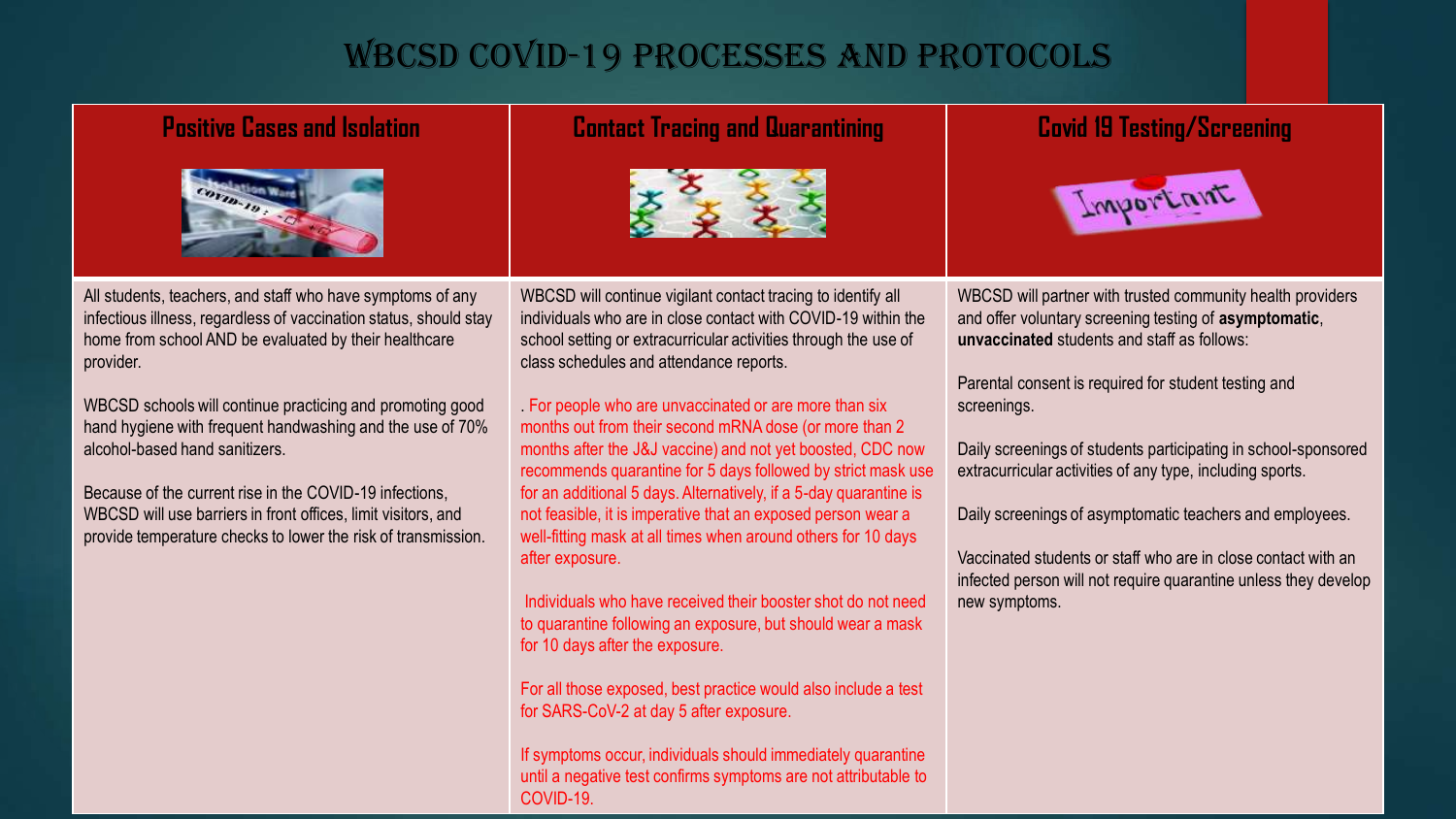## WBCSD COVID-19 PROCESSES AND PROTOCOLS

| <b>Parent</b><br><b>Responsibility</b>                                                                                                                                                                                                                                                                                                                                                                                         | <b>Employee</b><br>RESPONSIB<br><b>Responsibility</b>                                                                                                                                                                                                                                                                                                                                                                                          | <b>Supervisor</b><br><b>Responsibility</b>                                                                                                                                                                                                                                                                                                                                                             |
|--------------------------------------------------------------------------------------------------------------------------------------------------------------------------------------------------------------------------------------------------------------------------------------------------------------------------------------------------------------------------------------------------------------------------------|------------------------------------------------------------------------------------------------------------------------------------------------------------------------------------------------------------------------------------------------------------------------------------------------------------------------------------------------------------------------------------------------------------------------------------------------|--------------------------------------------------------------------------------------------------------------------------------------------------------------------------------------------------------------------------------------------------------------------------------------------------------------------------------------------------------------------------------------------------------|
| All parents/guardians are expected to comply fully with the<br>policies, protocols, and guidelines of WBCSD.                                                                                                                                                                                                                                                                                                                   | All staff are expected to comply fully with the policies,<br>protocols, and guidelines of WBCSD.                                                                                                                                                                                                                                                                                                                                               | All supervisors are expected to comply fully with the policies,<br>protocols, and guidelines of WBCSD.                                                                                                                                                                                                                                                                                                 |
| All children are expected to wear face masks, so parents<br>should ensure students wear them to school and on the bus.<br>Wash the students' face masks / face coverings daily to further<br>ensure cleanliness. If disposable masks are available, please<br>change them after each school day.<br>It is advised that parents take their children's temperature<br>before leaving home. School staff will conduct temperature | Employees must attest, confidentially and securely, that they<br>are not experiencing COVID-related symptoms. Employees<br>will affirm their understanding of the responsibility to self-<br>monitor for any symptoms each day before reporting to work,<br>and to adhere to current district's-established protocols and<br>procedures based upon public health guidance.<br>Wear a face mask at all times while on school district property. | Review and discuss department-specific policies and<br>protocols, including resources available to the person to<br>contact for any questions or concerns.<br>Communicate often keeping in mind employee's well-<br>being/state of mind and being flexible within reason.<br>Provide PPE, as called for by the work, to support increased<br>environmental cleaning, and promote employee health care. |
| checks before allowing students to enter the classrooms.<br>Avoid close contact with people who are sick.                                                                                                                                                                                                                                                                                                                      | Observe occupancy limits and avoid crowding of breakrooms,<br>classrooms, and all areas.                                                                                                                                                                                                                                                                                                                                                       | Post and promote District provided prevention posters and                                                                                                                                                                                                                                                                                                                                              |
| Cover your cough or sneeze with a tissue, then throw the<br>tissue in the trash. If no tissue is available, cough or sneeze<br>into your elbow to minimize the flow of particles into the air.<br>Wash hands often with soap and water for at least 20<br>seconds.                                                                                                                                                             | Stay abreast of district policies and communications regarding<br>COVID-19 and public health recommendations.<br>If symptoms develop, stay home (or leave the workplace) and<br>notify the supervisor and report any safety and health<br>concerns to your supervisors and/or appropriate<br>representatives on campus.                                                                                                                        | literature.<br>Take the necessary actions should an employee or student<br>disclose they either tested positive for COVID-19, resides with<br>someone who tested positive, or has been within 6 feet or less<br>of someone who tested positive for longer than 15 minutes,<br>where feasible.                                                                                                          |
| Keep your child at home if sick with any illness.                                                                                                                                                                                                                                                                                                                                                                              | The legal requirement for COVID-19 leave pay ended March<br>31, 2021. As a result, any WBCSD staff requiring days off<br>work for quarantining or isolating due to COVID-19 will have to<br>use accrued sick or personal leave.                                                                                                                                                                                                                |                                                                                                                                                                                                                                                                                                                                                                                                        |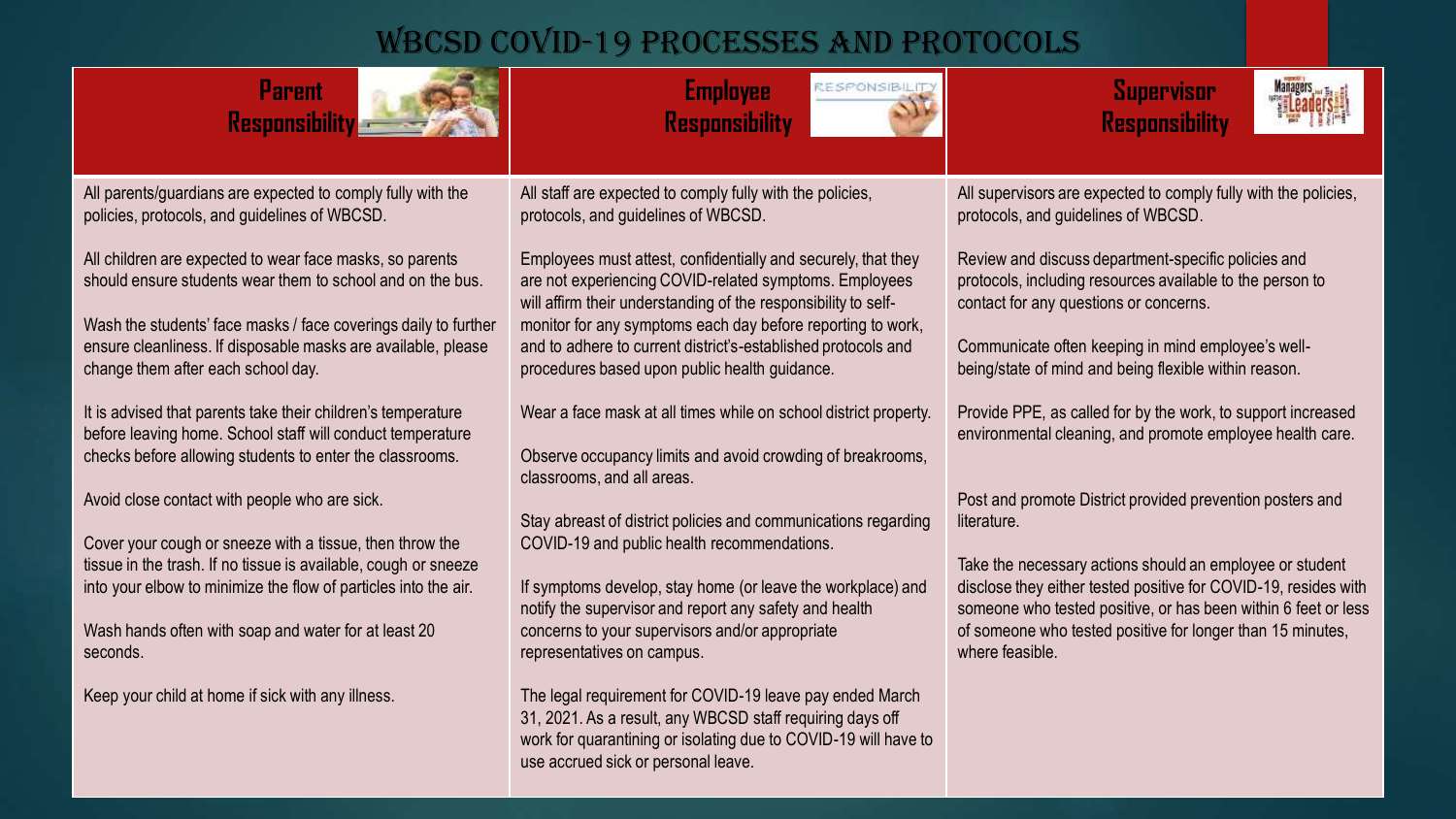# WBCSD COVID-19 Processes and Protocols

| Communication<br><b>COMMUNICAT</b>                                                                                                                                                                                                                                                                                                                                                                                                                                                                                                                               | <b>School Visitation</b>                                                                                                                                                                                                                                                                | <b>Food Services</b>                                                                                                                                                                                                                                                                                                                                                                                                                                                                                                                                                                                                                                                                                   |
|------------------------------------------------------------------------------------------------------------------------------------------------------------------------------------------------------------------------------------------------------------------------------------------------------------------------------------------------------------------------------------------------------------------------------------------------------------------------------------------------------------------------------------------------------------------|-----------------------------------------------------------------------------------------------------------------------------------------------------------------------------------------------------------------------------------------------------------------------------------------|--------------------------------------------------------------------------------------------------------------------------------------------------------------------------------------------------------------------------------------------------------------------------------------------------------------------------------------------------------------------------------------------------------------------------------------------------------------------------------------------------------------------------------------------------------------------------------------------------------------------------------------------------------------------------------------------------------|
| The district will communicate regularly with families to promote<br>healthy behaviors to reduce the spread of COVID-19.<br>The district will also communicate health and safety issues or<br>necessary changes to the district's regular operating schedule.<br>Communications will be sent/posted using the most appropriate<br>avenues which include but are not limited to the district's website<br>(www.wbcsdk12.org), WBCSD's Facebook page, WBCSD's<br>YouTube page, district robocall, WBCSD email accounts, word-<br>of-mouth, and local media outlets. | School visitation will be limited.<br>Visitors will be encouraged to contact the school/district by<br>phone as much as possible.<br>The preferred method for required conferences such as<br>IEP's and MTSS meetings will be handled primarily through<br>Zoom or other virtual tools. | WBCSD requires food service staff to have their temperature<br>checked and complete a health screening each day.<br>Require food services staff to wear masks and gloves during all<br>food preparation and service.<br>Implement hand washing with soap and water for 20 seconds by<br>students and staff before and after meal service (hand sanitizer<br>may be used when soap and water is not available).<br>Sanitize the food serving table prior to, during, and after each<br>meal service.<br>Maintain social distance between staff and students during meal<br>service<br>Do not allow sharing of food.<br>Do not allow saving of perishable food items for consumption at<br>a later time. |